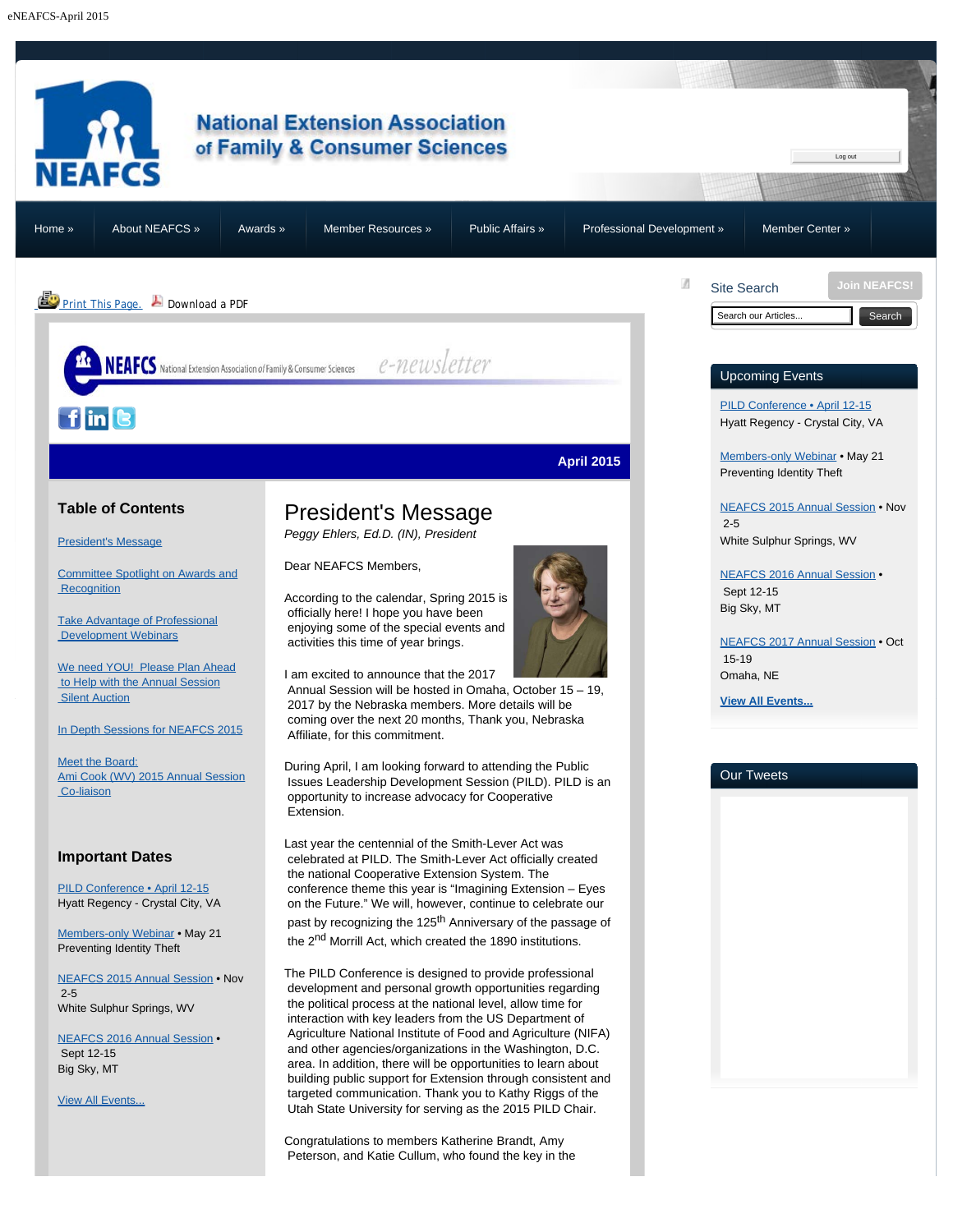March 2015 newsletter. Look for the hidden key in the newsletter, remember you are the KEY- Knowledge, Experience, and You of NEAFCS.

My Best to all. Have a great month.

Peg *[pehlers@purdue.edu](mailto:pehlers@purdue.edu)* 

*[Back to top](#page-0-0)*

**Committee Spotlight on Awards and Recognition** *Debby Mathews (AL), President-Elect*



If you submitted an application for an NEAFCS award this year, you know it took time and effort to get everything together and submitted on time. Hats off to you for doing that! Hats off, too, to those who worked behind the scenes to help set up the awards process. Think of them as the technical people who make the Hollywood stars look good! So let's "spotlight" the Awards Training

 subcommittee! Barbara Hennard (Ohio) chairs this subcommittee. Other committee leaders are Donna Daniel (Virginia), Cheri Burcham (Illinois) and Dianne Gertson (Texas).

Here are some specific actions they took:

- Gave us awards tips on electronic submissions
- Sent an email to all 2014 awards winners asking them to mentor a peer to apply
- Emailed affiliate awards VPs to remind them of tasks to be done
- Conducted awards training for members and affiliate awards VPs

You can read all they do by going to [www.neafcs.org](http://www.neafcs.org/) and reading their committee action plan. You can find it under "About NEAFCS" in the committee section. Then, as you watch award winners cross the stage at *The Greenbrier* in November, remember to think of those who put the process in motion and encouraged all those members to act!

#### [Back to top](#page-0-0)

## **Take Advantage of Professional Development Webinars**

*Julia Zee (HI), Webinar Subcommittee Chair*

<span id="page-1-1"></span>

Did you miss the webinar on "How to become a powerful PIN-fluencer!" with Alice Henneman, MS, RDN (NE) and Joanne Kinsey, MS, CFCS (NJ)? If so, view the recording and download the slides from the NEAFCS Webinar Archives under Professional

 Development. The slides include clickable links to the many references and online tools.

Join us for our next webinar on Preventing Identity Theft on Thursday, May 21, 2015 with Luke Erickson, Extension Educator with the University of Idaho. Learn about the fastest growing  $\mathcal O$  white-collar crime, how to prevent your identity from being stolen, and steps to take if one becomes a victim.

If you have a program that you'd like to share with NEAFCS members, submit a proposal online anytime. NEAFCS

<span id="page-1-0"></span>**National Extension Association of Family & Consumer Science** 140 Island Way, Ste 316 Clearwater Beach, FL 33767 (561) 477-8100 [jody@neafcs.org](mailto:jody@neafcs.org)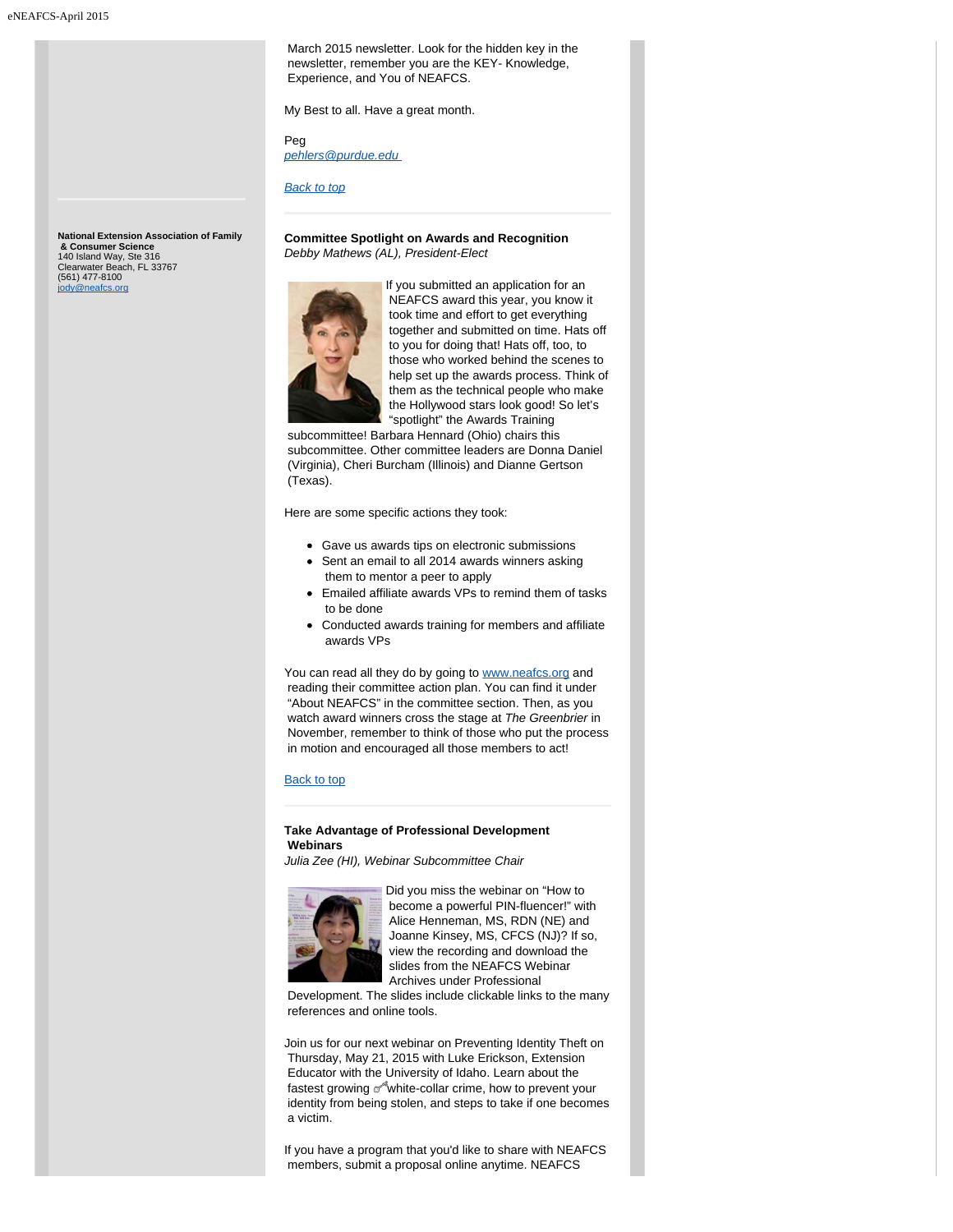webinars are peer-reviewed and presented to a nationwide audience. Visit the webinars webpage [\(http://www.neafcs.org/webinars](http://www.neafcs.org/webinars)). Contact Julia Zee [\(zee@hawaii.edu](mailto:zee@hawaii.edu)) if you have any questions or have a suggestion for a future webinar.

## [Back to top](#page-0-0)

# **We need YOU! Please Plan Ahead to Help with the Annual Session Silent Auction**

*Cheryl Barber Spires (OH) Chair, Silent Auction Subcommittee*

<span id="page-2-0"></span>

Spring has finally arrived, but my mind is on November in West Virginia and Winter Holiday Decorations galore! I hope to see you at The Greenbrier as we are setting up, selling, and receiving payment for a variety of items at the Silent Auction. The Silent Auction raises money for the NEAFCS Awards and Recognition Fund. It is an opportunity

 for each state and individual to be involved in bettering our organization. Please consider bringing something related to a hobby, a special interest, something that represents your state, a handmade item (quilts, crafts, etc.), or something even more unique and creative to be auctioned off to benefit NEAFCS awards. We request that each state bring at least one item to be auctioned, but we welcome as many as you want to bring. Remember to try to bring smaller items that one can easily fit into a suitcase. Be sure to share this item request with all of your members so that your state is well represented at the 2015 Silent Auction! Your participation and excitement in donating items and making purchases helps to make the overall Silent Auction a great success each year! In addition, if you are looking to join a sub-committee, this is a great one to take part in at Annual Session. [Click here](https://neafcs.memberclicks.net/index.php?option=com_mc&view=formlogin&form=131280&return=L2luZGV4LnBocD9vcHRpb249Y29tX21jJnZpZXc9bWMmSXRlbWlkPTI3MiZtY2lkX3Rva2VuPT9zZXJ2SWQ9NDkzMCZvcHRpb249Y29tX21jJnZpZXc9bWMmSXRlbWlkPTI3MiZtY2lkX3Rva2VuPQ==) to sign up! Please feel free to contact me if you have any questions, phone: [419-438-3016](tel:419-438-3016) and email: [spires.53@osu.edu](mailto:spires.53@osu.edu)

[Back to top](#page-0-0)

# <span id="page-2-1"></span>**In Depth Sessions for NEAFCS 2015**

*Andi Bennett (WV) Annual Session Planning Committee Member*



As you plan to visit beautiful West Virginia and the famous Greenbrier Resort, we hope you will take time to attend one of the 13 in-depth sessions provided for you. The committee strives to offer a variety of options that cover the diverse topics surrounding Extension and Family Consumer Science today. Another goal is to give you an opportunity to explore West Virginia

culture and heritage.

If you are looking for nutrition related programs, you will want to attend one of these great options: "Fruits of Labor," "Abracadabra," or "Venison 101."

If you're looking for sessions about the community and economic development of West Virginia, as well as the financial resource management of local artisans, explore these in-depth sessions that will take you out into Wild & Wonderful West Virginia: "Tamarack Visitors Center," "Historic Hinton Downtown Revitalization and Community Growth," "National Radio Astronomy Tour," "Spirits of Southern WV," and the "North House Museum and Downtown Lewisburg Walking Tour."